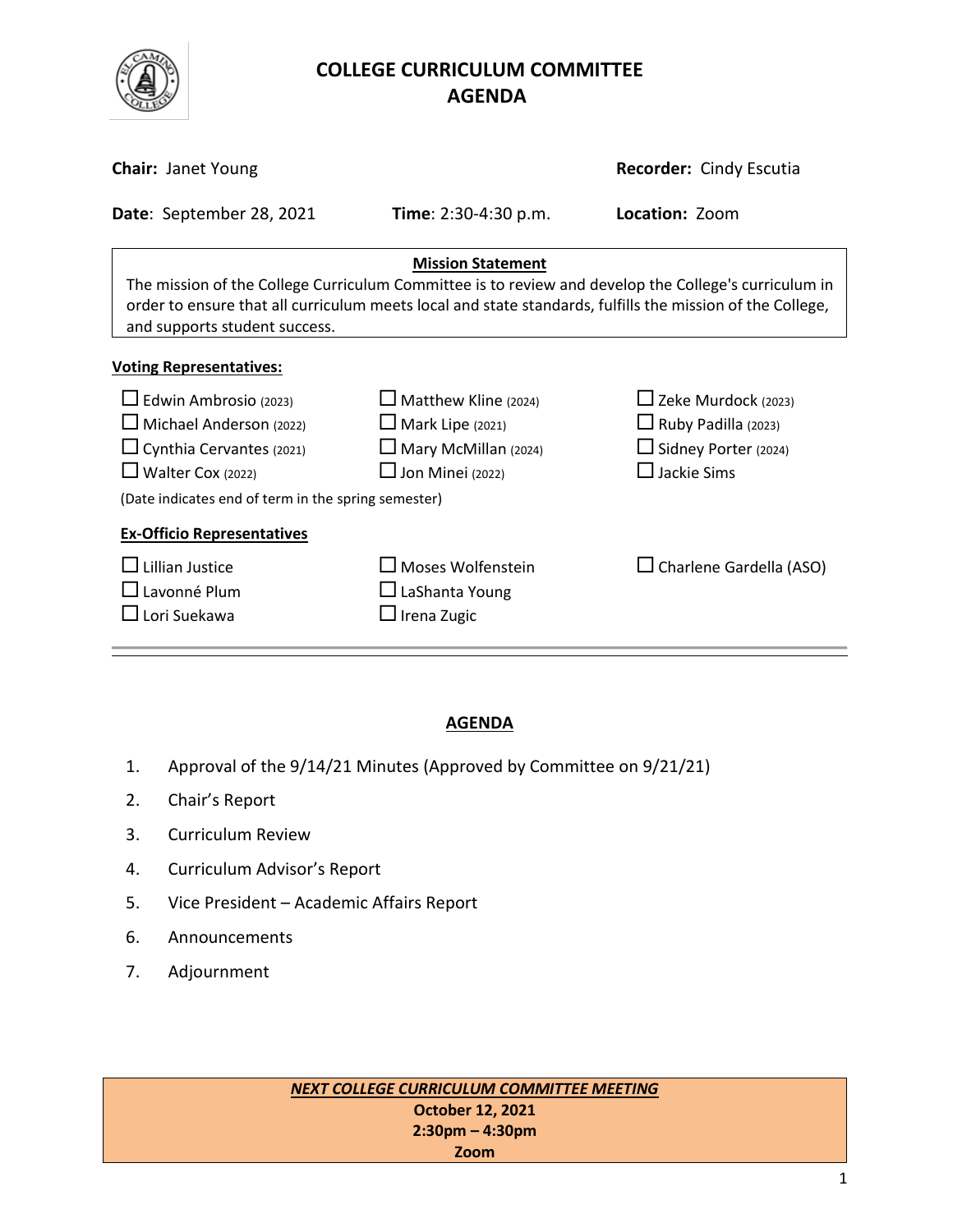### **Standard Technical Review Members:**

Curriculum Chair – Janet Young Curriculum Advisor – Lavonné Plum Vice President of Academic Affairs – Jackie Sims (or designee) Associate Dean of Academic Affairs – Irena Zugic Articulation Officer – Lori Suekawa Curriculum Committee – Floating Representative

### **Standard Technical Review Subcommittee – Faculty Members: [Review](http://www.curricunet.com/elcamino/documents/Spring%202016%20CCC%20Timeline.pdf) Due:**

| Jon Minei               | Standard Review for Meeting #1 | Thursday, September 9, 2021  |
|-------------------------|--------------------------------|------------------------------|
| <b>Edwin Ambrosio</b>   | Standard Review for Meeting #2 | Thursday, September 23, 2021 |
| Cynthia Cervantes       | Standard Review for Meeting #3 | Thursday, October 7, 2021    |
| Mark Lipe               | Standard Review for Meeting #4 | Thursday, October 21, 2021   |
| <b>Sidney Porter</b>    | Standard Review for Meeting #5 | Thursday, November 4, 2021   |
| <b>Michael Anderson</b> | Standard Review for Meeting #6 | Thursday, November 18, 2021  |
| Ruby Padilla            | Standard Review for Meeting #7 | Thursday, December 2, 2021   |

#### **Full Review - Course Proposals**

| <b>No</b>      | <b>Proposal Type</b> | <b>Division</b> | Course<br><b>Delivery</b> | <b>Subject/Course No. &amp; Title</b>             |
|----------------|----------------------|-----------------|---------------------------|---------------------------------------------------|
| $\mathbf{1}$   | <b>Course Review</b> | <b>BUSI</b>     | O/H                       | BUS 25 [101] Introduction to Business             |
| $\overline{2}$ | <b>Course Review</b> | <b>BUSI</b>     | O/H                       | BUS 14 [110] Marketing                            |
| 3              | <b>Course Review</b> | <b>BUSI</b>     | O/H                       | BUS 74 [111] New Media Marketing                  |
| 4              | <b>Course Review</b> | <b>BUSI</b>     | O/H                       | BUS 12 [112] Advertising                          |
| 5              | <b>Course Review</b> | <b>BUSI</b>     | O/H                       | BUS 15 [115] Business Mathematics                 |
| 6              | <b>Course Review</b> | <b>BUSI</b>     | O/H                       | BUS 17 [117] Personal Finance                     |
| $\overline{7}$ | <b>Course Review</b> | <b>BUSI</b>     | O/H                       | BUS 19 [119] Principles of Retailing Management   |
| 8              | <b>Course Review</b> | <b>BUSI</b>     | O/H                       | BUS 20 [120] Business Management                  |
| 9              | <b>Course Review</b> | <b>BUSI</b>     | O/H                       | BUS 21 [121] Human Resource Management            |
| 10             | <b>Course Review</b> | <b>BUSI</b>     | O/H                       | BUS 22 [122] Human Relations in Organizations     |
| 11             | <b>Course Review</b> | <b>BUSI</b>     | O/H                       | BUS 24 [124] Small Business Entrepreneurship      |
| 12             | <b>Course Review</b> | <b>BUSI</b>     | O/H                       | BUS 36 [125] New Venture Creation                 |
| 13             | <b>Course Review</b> | <b>HUMA</b>     | O/H                       | <b>ENGL 12 Introduction to Fiction</b>            |
| 14             | <b>Course Review</b> | <b>HUMA</b>     | O/H                       | ENGL 28 Images of Women in Literature             |
| 15             | <b>Course Review</b> | <b>HUMA</b>     | O/H                       | <b>ENGL 34 The Short Story</b>                    |
| 16             | <b>Course Review</b> | <b>HUMA</b>     | O/H                       | JAPA 25 Cultural Aspects of the Japanese Language |

Key: E = Online and/or Hybrid Emergency Only **│** H = Hybrid **│** O = Online **│** \* = New DE version F/F = Face-to-Face **│** [ ] = Course number change